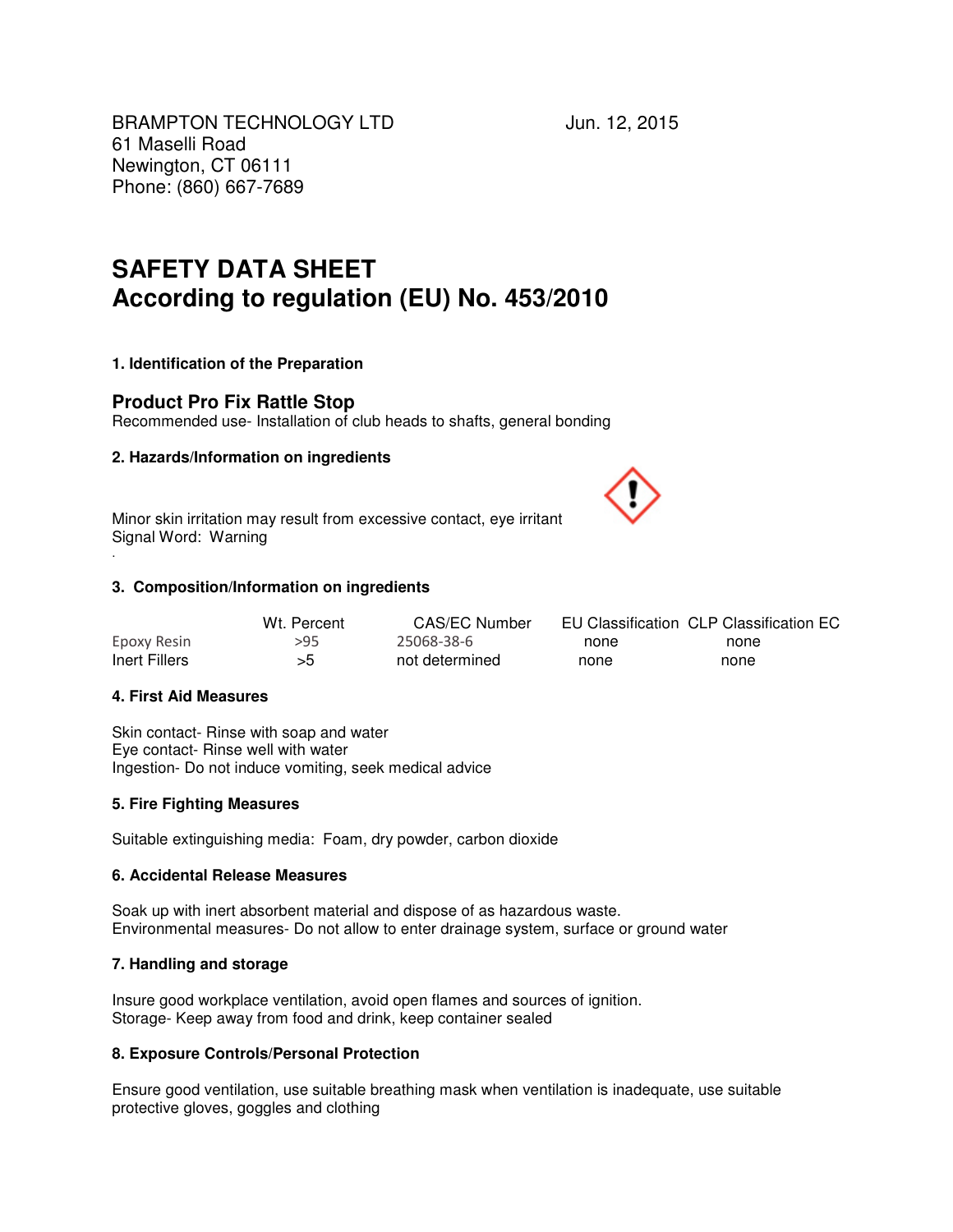### **9. Physical and Chemical Properties**

Appearance- Viscous Liquid Color- Opaque Odor- Mild Specific Gravity- 1.15 Solubility in Water- Negligible Flash Point > 250C Explosive Limits, Vapor Pressure, Evaporation Rate- NA

### **10. Stability and Reactivity**

Avoid static electricity discharge Avoid strong acid, base, oxidizers and amines In fires, toxic fumes may be generated

### 11. Toxicological Information

Acute Oral Toxicity: LD<sub>50</sub> 10000-11000 mg/kg body wt

Skin Contact- Can irritate skin

Eye Contact- Irritating to eyes

### **12. Ecological Information**

Not readily biodegradable Bioaccumulation- No data Ecotoxicity- Toxic to aquatic organisms

# **13. Disposal Considerations**

Dispose of in approved landfill or incinerate per regulations

## **14. Transport Information**

| DOT (49 CFR 172)<br>Proper Shipping Name<br><b>Hazard Class</b><br>Hazard Number<br>IATA | Unrestricted<br>9<br>90      |
|------------------------------------------------------------------------------------------|------------------------------|
| <b>Proper Shipping Name</b><br>Class or Division<br><b>IMO</b>                           | Unrestricted<br>Unrestricted |
| Substance                                                                                | Not available                |
| Marine Pollutant Status                                                                  | Not available                |
| Class<br>Subsidiary Risk Label                                                           | 9<br>Not available           |
| <b>IMDG Code Page</b>                                                                    | Not available                |
| <b>UN Number</b>                                                                         | 3082                         |

### **15. Regulatory Information**

This product is classified in accordance with Annex VI to Directive 67/548/EEC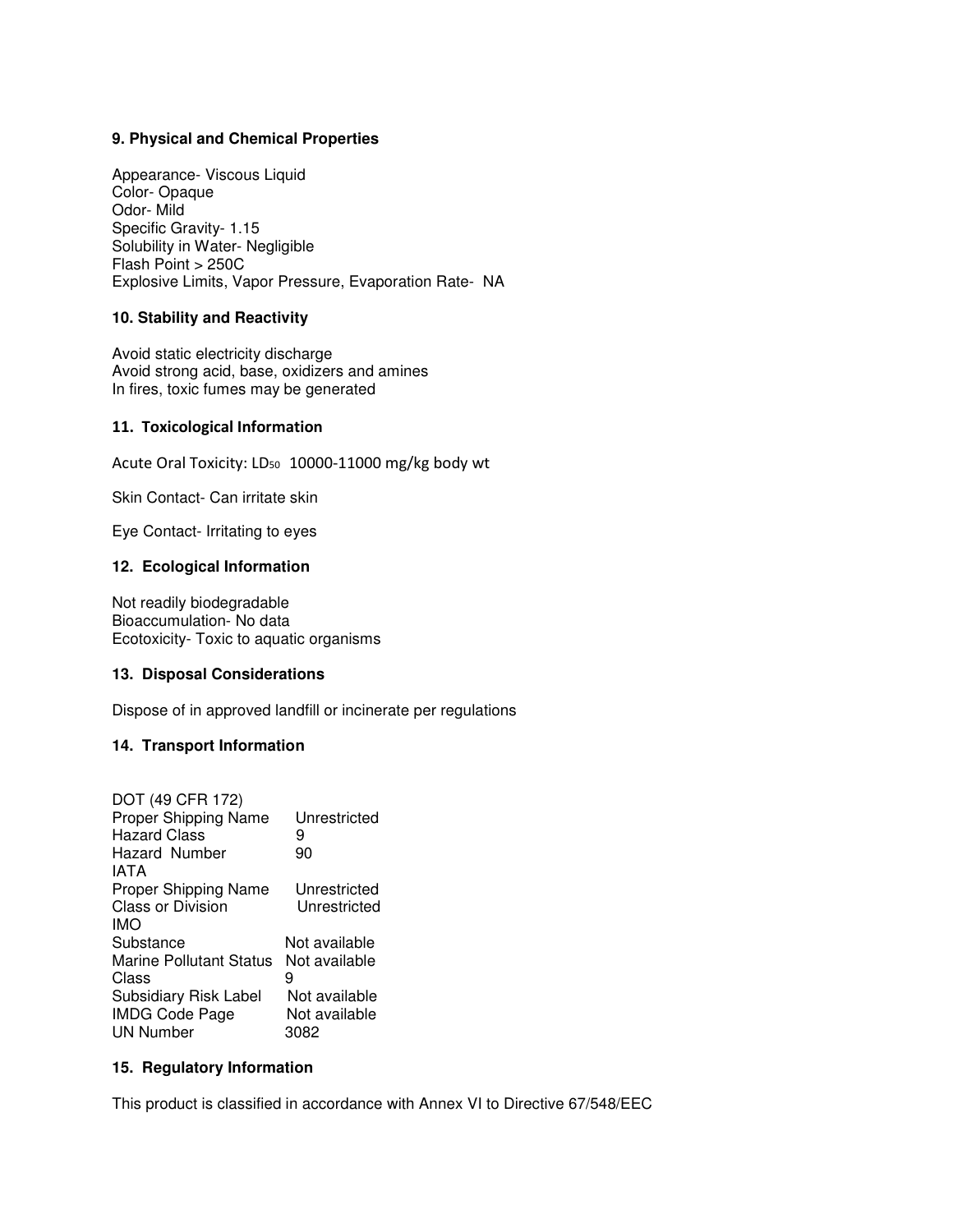R-phrases: R36/38 Eye and Skin Irritant

S-phrases: S2- Keep out of reach of children; S26- rinse eyes with plenty of water if exposed; S28-wash skin with soap and water; S37/39- wear suitable gloves and eye protection

### **16. Other Information**

The information contained herein is presented in good faith and believed to be accurate as of the effective date shown above. This information is furnished without warranty of any kind. Employers should use this information only as a supplement to other information gathered by them and must make independent determination of suitability and completeness of information from all sources to assure proper use of these materials and the safety and health of employees. Any use of this data and information must be determined by the user to be in accordance with applicable federal, state and local laws and regulations

BRAMPTON TECHNOLOGY LTD Jun. 12, 2015 61 Maselli Road Newington, CT 06111 Phone: (860) 667-7689

# **SAFETY DATA SHEET According to regulation (EU) No. 453/2010**

**1. Identification of the Preparation** 

# **Product: 20/20 Epoxy Part B**

Recommended use- Installation of club heads to shafts, general bonding

### **2. Hazards/Information on ingredients**



Skin-Moderately irritating from excessive contact. Eyes-Irritant causes burns. Ingestion-Harmful if swallowed. May cause burns to mouth, throat and stomach Signal Word: Warning .

# **3. Composition/Information on ingredients**

|                             | Wt. Percent | CAS/EC Number |      | EU Classification CLP Classification EC |
|-----------------------------|-------------|---------------|------|-----------------------------------------|
| Proprietary Alkylamine      | >80         | N/A           | none | none                                    |
| Substituted Aminophenol >10 |             | N/A           | none | none                                    |

# **4. First Aid Measures**

Skin contact- Rinse with soap and water Eye contact- Rinse well with water Ingestion- Do not induce vomiting, seek medical advice Inhalation-Move exposed person to fresh air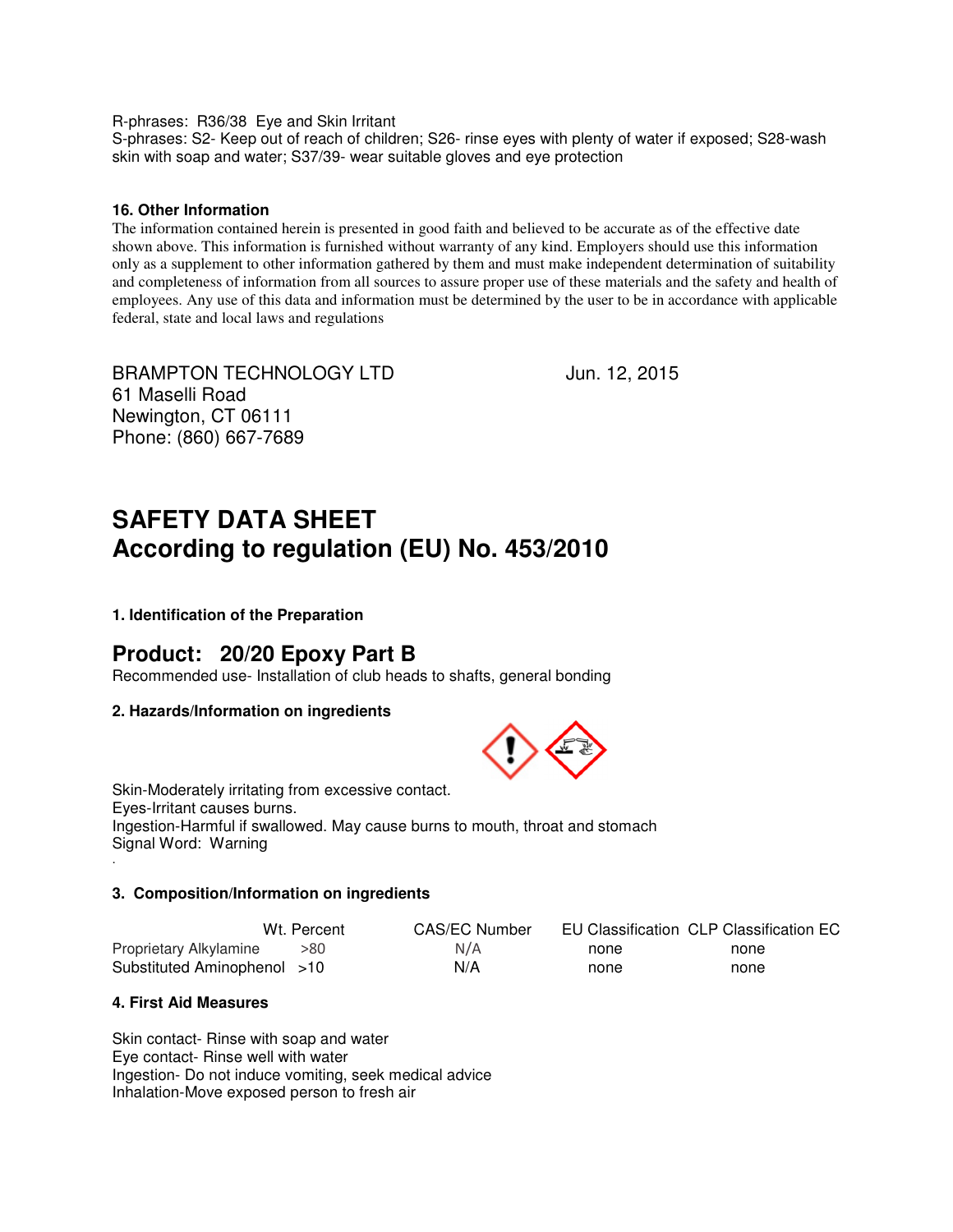# **5. Fire Fighting Measures**

Suitable extinguishing media: Foam, dry powder, carbon dioxide

### **6. Accidental Release Measures**

Soak up with inert absorbent material and dispose of as hazardous waste. Environmental measures- Do not allow to enter drainage system, surface or ground water

# **7. Handling and storage**

Insure good workplace ventilation, avoid open flames and sources of ignition. Storage- Keep away from food and drink, keep container sealed

### **8. Exposure Controls/Personal Protection**

Ensure good ventilation, use suitable breathing mask when ventilation is inadequate, use suitable protective gloves, goggles and clothing

### **9. Physical and Chemical Properties**

Appearance- Viscous Liquid Color- Reddish-brown Odor- Amine Specific Gravity- .96 Solubility in Water- Negligible Flash Point > 100C Explosive Limits, Vapor Pressure, Evaporation Rate- NA

### **10. Stability and Reactivity**

Avoid static electricity discharge Avoid strong oxidizer In fires, toxic fumes may be generated

# 11. Toxicological Information

Corrosive

Skin Contact- Can irritate skin

Eye Contact- Irritating to eyes

### **12. Ecological Information**

Not readily biodegradable Bioaccumulation- No data Ecotoxicity- Toxic to aquatic organisms

### **13. Disposal Considerations**

Dispose of in approved landfill or incinerate per regulations

### **14. Transport Information**